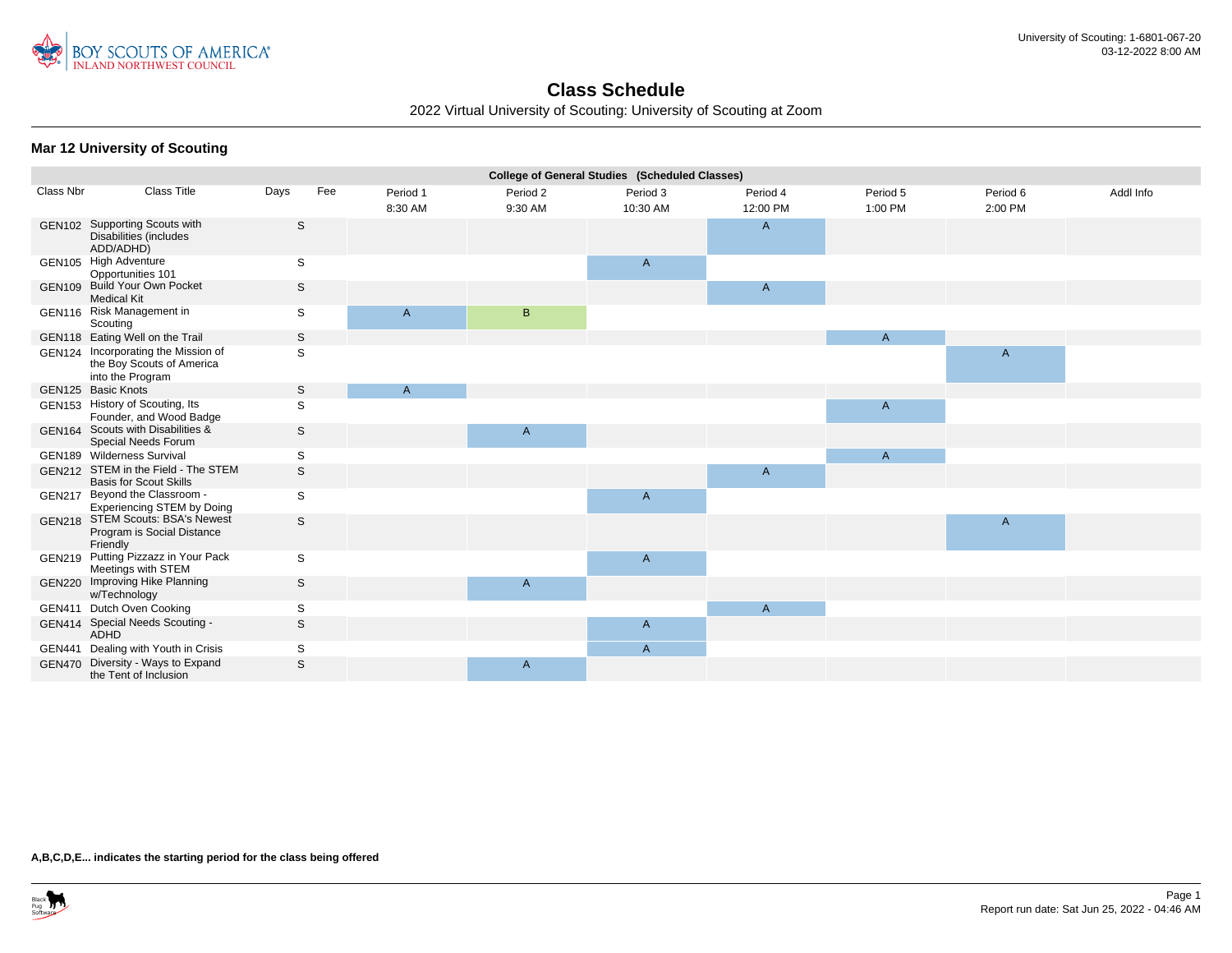

2022 Virtual University of Scouting: University of Scouting at Zoom

#### **Mar 12 University of Scouting**

|               | College of Cub Scouting (Scheduled Classes)                                                                   |      |     |                     |                     |                      |                      |                     |                     |                  |  |
|---------------|---------------------------------------------------------------------------------------------------------------|------|-----|---------------------|---------------------|----------------------|----------------------|---------------------|---------------------|------------------|--|
| Class Nbr     | <b>Class Title</b>                                                                                            | Days | Fee | Period 1<br>8:30 AM | Period 2<br>9:30 AM | Period 3<br>10:30 AM | Period 4<br>12:00 PM | Period 5<br>1:00 PM | Period 6<br>2:00 PM | Addl Info        |  |
|               | CUB100 The Cub Scout Within You                                                                               | S    |     |                     |                     |                      |                      |                     | $\mathsf{A}$        |                  |  |
| <b>CUB101</b> | Leader Specific Training-<br>Cubmaster, Asst Cubmaster,<br>Den Leader, Asst Den<br>Leader, and Pack Committee | S    |     | $\mathsf{A}$        | A                   | $\mathsf{A}$         |                      |                     |                     | <b>Addl Info</b> |  |
| <b>CUB102</b> | Through the Eyes of Youth -<br>the Perspective of a Growing<br>Cub Scout                                      | S    |     |                     |                     |                      |                      | A                   |                     |                  |  |
| <b>CUB104</b> | Recruiting and Retaining Cub<br>Scout Leaders                                                                 | S    |     | A                   |                     | B                    |                      |                     |                     |                  |  |
| <b>CUB133</b> | Family Involvement in Cub<br>Scouting                                                                         | S    |     |                     |                     |                      | $\mathsf{A}$         |                     |                     |                  |  |
|               | CUB192 Worthy of Note - Cub Scout<br>Songs and Singing                                                        | S    |     |                     |                     |                      |                      | A                   |                     |                  |  |
| <b>CUB195</b> | The Webelos-to-Scout<br>Transition                                                                            | S    |     | $\mathsf{A}$        |                     |                      |                      | B                   |                     |                  |  |
| <b>CUB201</b> | <b>Cub Scout Environmental</b><br>Science and Conservation                                                    | S    |     |                     |                     |                      |                      |                     | $\mathsf{A}$        |                  |  |
| <b>CUB209</b> | The Pack Committee - Roles<br>and Responsibilities                                                            | S    |     |                     |                     |                      | $\mathsf{A}$         |                     | $\mathsf B$         |                  |  |
| <b>CUB211</b> | Scoutbook 101 Cub Scout<br>Pack Edition                                                                       | S    |     |                     | A                   |                      |                      |                     |                     |                  |  |
| <b>CUB247</b> | Recruiting and Retaining Cub<br>Scouts                                                                        | S    |     |                     |                     |                      |                      | $\mathsf{A}$        |                     |                  |  |
| <b>CUB301</b> | Pack Meetings - Fun with a<br>Purpose                                                                         | S    |     |                     | A                   |                      |                      |                     |                     |                  |  |
|               | CUB307 Cubs with Special Needs                                                                                | S    |     | $\mathsf{A}$        |                     |                      |                      |                     |                     |                  |  |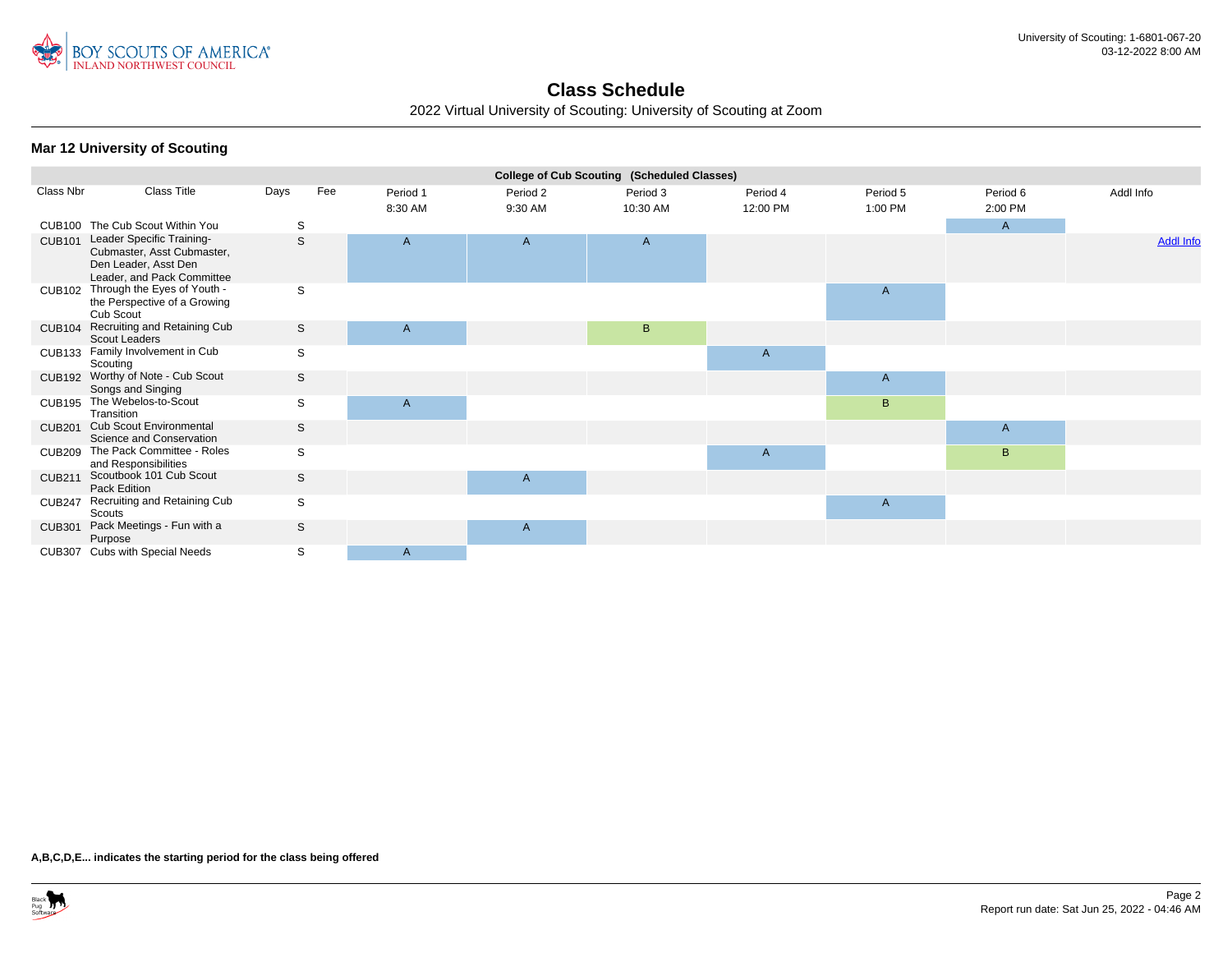

2022 Virtual University of Scouting: University of Scouting at Zoom

|  |  | Mar 12 University of Scouting |
|--|--|-------------------------------|
|--|--|-------------------------------|

|           |                                                                            |              |     |                     |                     | College of Scouts BSA (Scheduled Classes) |                      |                     |                     |           |
|-----------|----------------------------------------------------------------------------|--------------|-----|---------------------|---------------------|-------------------------------------------|----------------------|---------------------|---------------------|-----------|
| Class Nbr | Class Title                                                                | Days         | Fee | Period 1<br>8:30 AM | Period 2<br>9:30 AM | Period 3<br>10:30 AM                      | Period 4<br>12:00 PM | Period 5<br>1:00 PM | Period 6<br>2:00 PM | Addl Info |
|           | BSA103 Scouts BSA Position-Specific<br>Training - Merit Badge<br>Counselor | S            |     | A                   | $\mathsf{A}$        |                                           |                      | B.                  | B.                  |           |
|           | BSA105 Scout Gear                                                          | <sub>S</sub> |     |                     |                     |                                           |                      |                     | $\mathsf{A}$        |           |
|           | BSA107 Scoutmaster Minute                                                  | S.           |     |                     |                     |                                           |                      |                     | $\mathsf{A}$        |           |
|           | BSA201 The Patrol Method                                                   | S            |     |                     | $\mathsf{A}$        |                                           |                      |                     |                     |           |
|           | BSA213 Exciting Campfires                                                  | S            |     |                     |                     | A                                         |                      |                     |                     |           |
|           | BSA225 Nuts and Bolts of a Weekend<br>Camping Trip                         | S            |     |                     |                     |                                           | A                    |                     |                     |           |
|           | BSA412 Eagle Project Coach/Eagle<br><b>Advisor Training</b>                | <sub>S</sub> |     |                     |                     |                                           | A                    |                     |                     |           |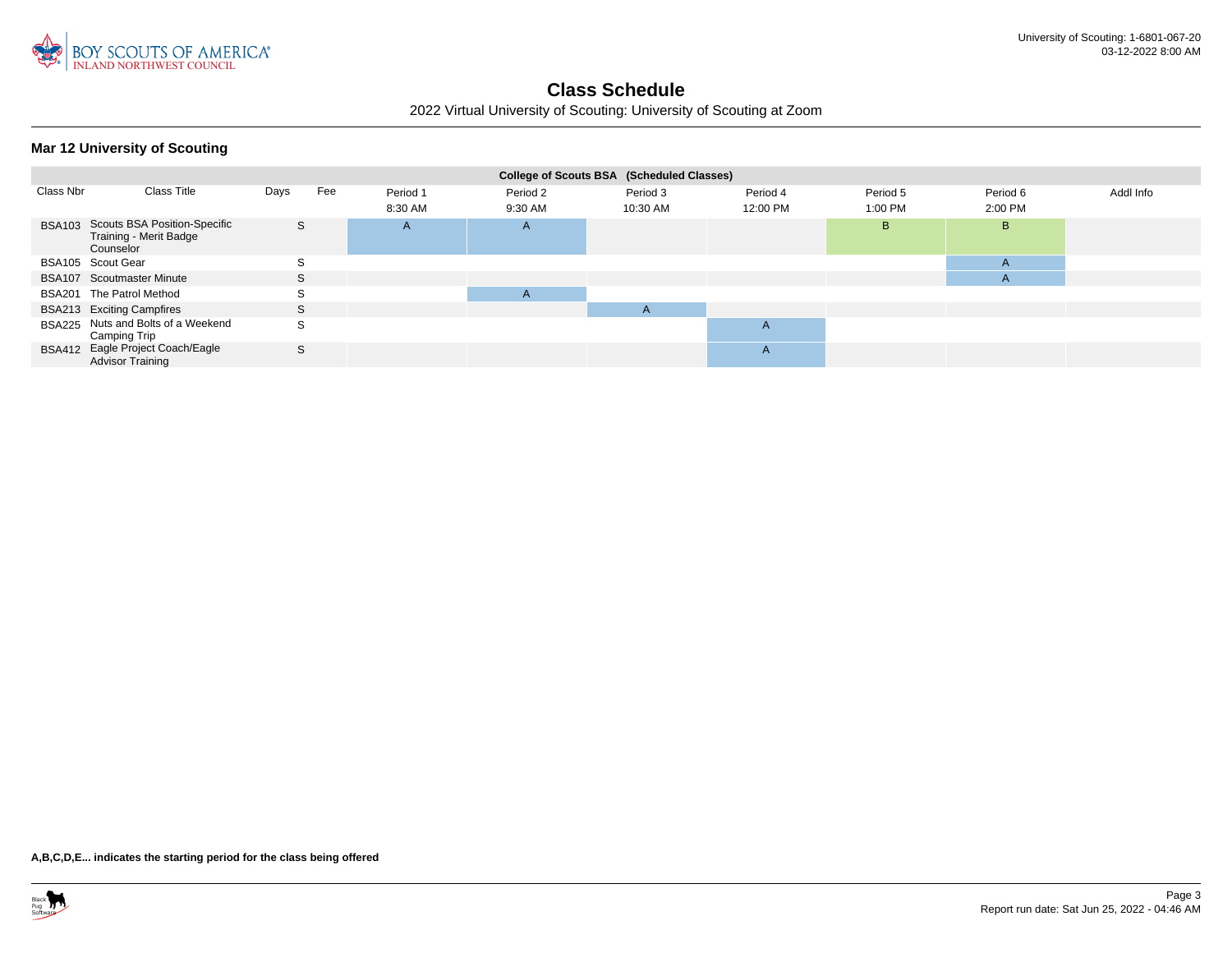

2022 Virtual University of Scouting: University of Scouting at Zoom

#### **Mar 12 University of Scouting**

|           |                                                                            |      |     |          |          | College of Venturing (Scheduled Classes) |          |          |          |           |
|-----------|----------------------------------------------------------------------------|------|-----|----------|----------|------------------------------------------|----------|----------|----------|-----------|
| Class Nbr | <b>Class Title</b>                                                         | Days | Fee | Period 1 | Period 2 | Period 3                                 | Period 4 | Period 5 | Period 6 | Addl Info |
|           |                                                                            |      |     | 8:30 AM  | 9:30 AM  | 10:30 AM                                 | 12:00 PM | 1:00 PM  | 2:00 PM  |           |
|           | VEN142 Everything I Know About<br>Leadership, I Learned from<br>the Movies |      |     |          |          |                                          |          |          |          |           |